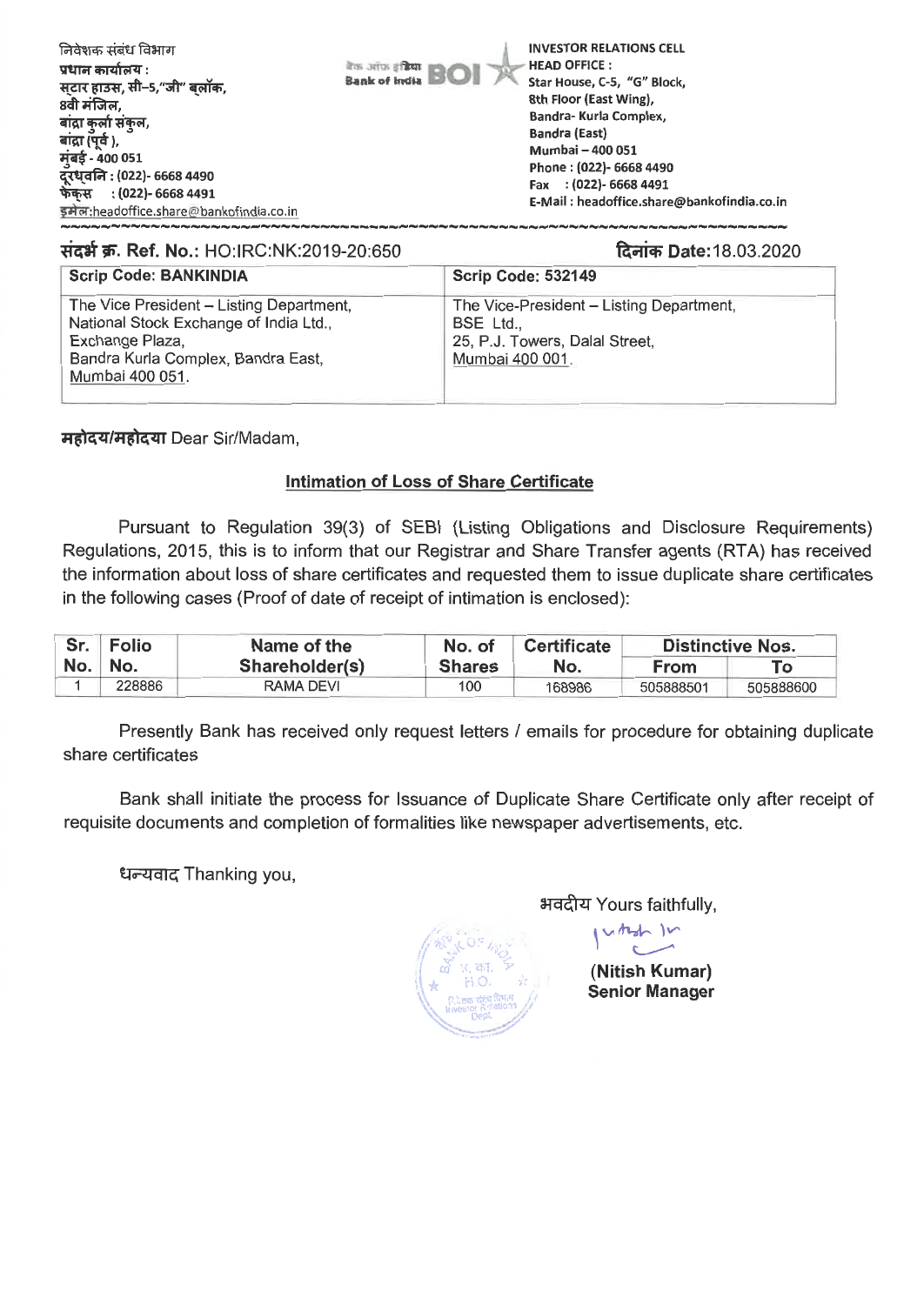[External]Re: Duplicate Share Intimations Received On : 20200317 Page 1 of 1

[External]Re: Duplicate Share. Intimations Received On : 20200317

 $\times$  DELETE  $\leftarrow$  REPLY  $\leftarrow$  REPLY ALL  $\rightarrow$  FORWARD



bssduplicate <bssduplicate@bigshareonline.com> Tue 17/03/2020 16:57 Mark as unread

 $\ddot{ }$ 

To: Rajeev Bhatia; Investor Relations Department;

Cc: vijay@bigshareonline.com; jibu@bigshareonline.com; bhagwan@bigshareonline.com;

 $0$  1 attachment

512009.pdf

Caution: This email originated from a source outside Bank of India.

+++ attchment

From: bssduplicate@bigshareonline.com

Sent: Tue, 17 Mar 2020 16:55:43 GMT+0530

To: Rajeev.Bhatia@bankofindia.co.in, HeadOffice.Share@bankofindia.co.in

Cc: vijay@bigshareonline.com, jibu@bigshareonline.com, bhagwan@bigshareonline.com, Bssduplicate@Bigshareonline.Corn

Subject: Duplicate Share Intimations Received On : 20200317

Dear Sir/Ma'am,

Please be informed that in terms of the provisions of the SEBI (LODR) Regulations, 2015, the Company is required to submit information regarding loss of share certificates and issue of duplicate certificates, to the stock exchange within two days of its getting information. Further, the said intimation has to be filed only through the mode of NEAPS filing for NSE and on.listinq.bseindia.com for BSE and not via hard copy submission.

Accordingly, we are sharing herewith the receipt of the following request for loss of share certificate of the Company by shareholders, to enable you to comply with the said regulatory requirement within the timelines prescribed.

| Client Name                                                                        | Cert. No   Dist. No From   Dist. NO. To   Folio No.   Quantity |  | Name |
|------------------------------------------------------------------------------------|----------------------------------------------------------------|--|------|
| BANK OF INDIA - EQUITY   168986   505888501   505888600   228886   100   RAMA DEVI |                                                                |  |      |

Should you have any queries in respect of the aforesaid instruction kindly revert back.

Regards,

Bigshare Services Pvt. Ltd.

Alert:External Mail! Exercise.caution while opening URL/attachment.

 $\left\langle \begin{array}{ccc} \cdot & \cdot & \cdot \end{array} \right\rangle$ 

⋗